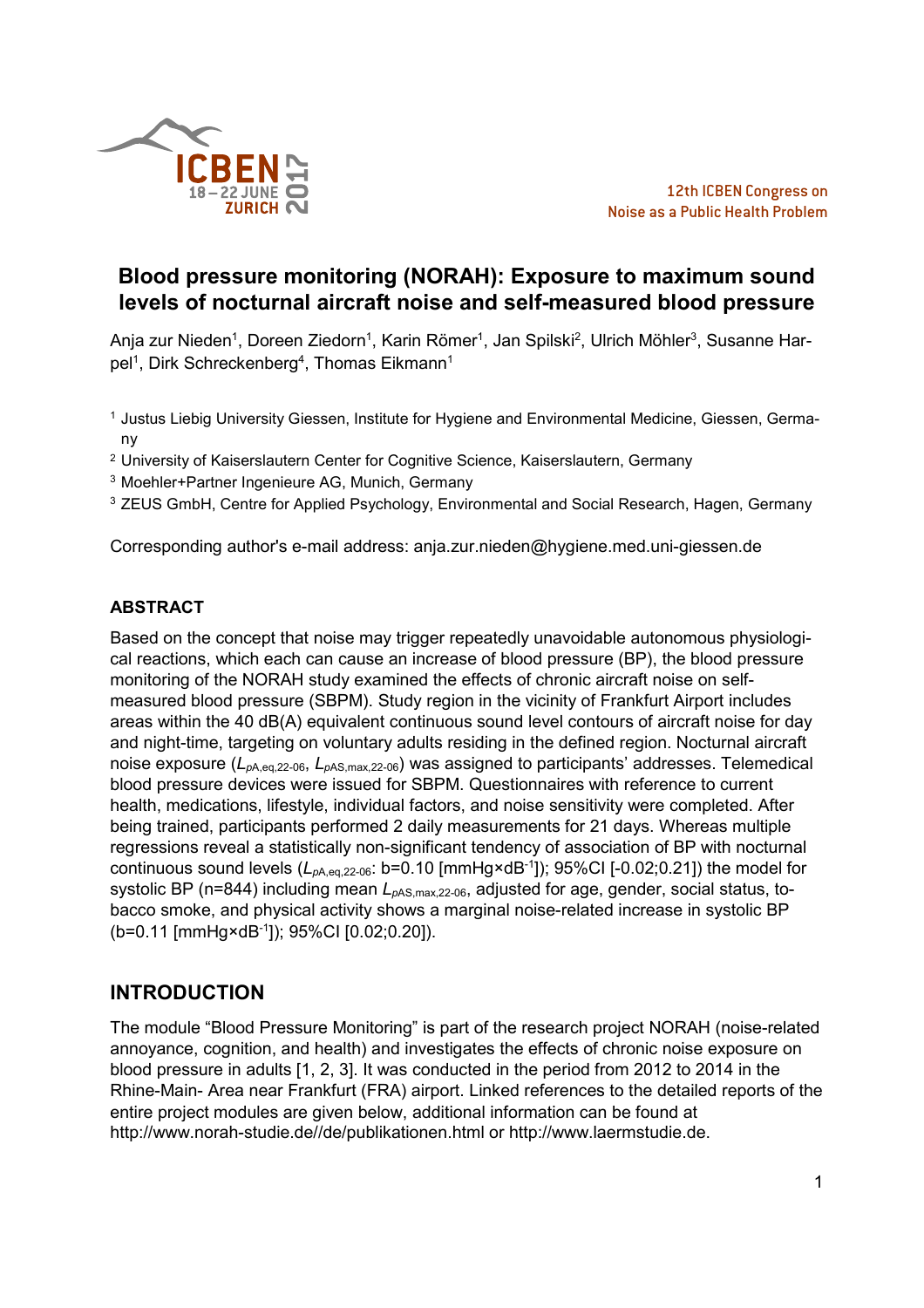The study design took into consideration previous studies and meta-analyses on effects of noise on health, and in particular on the cardio vascular system [4, 5, 6, 7]. It is based on the concept of the model that noise on a regular basis acts as a stressor on the body and thus triggers repeatedly unavoidable autonomous physiological reactions, which each can cause an increase of the blood pressure [4]. The present study examined the effects of nocturnal aircraft noise as stressor on blood pressure as a measurable physical response. Analyses were calculated for nocturnal maximum levels ( $L_{pAS, max, 22-06h}$ ) as well as equivalent continuous sound levels (*L<sup>p</sup>*A,eq,22-06).

## **METHODS**

## **Recruitment**

Study region included areas near Frankfurt airport within the 40 dB(A) equivalent continuous sound level contours of aircraft noise for day and night-time. Voluntary adults of both genders residing at the time of the investigations (2012 -2014) in the defined area were the target group. Recruitment was done among participants of NORAH module 1, excluding those who reported diagnosed hypertension at this state of the project already (n=1824) [1, 2].

## **Exposure**

Nocturnal aircraft noise exposure was assigned for a timeslice from 22:00-06:00h to the respective addresses of the participants of the investigation. To represent chronic exposure the sound parameters (outdoors) were calculated over a period of 12 months ahead of participants' individual start of blood pressure measurements. The equivalent continuous sound pressure level (*Lp*A,eq,22-06) and maximum sound level (*Lp*AS,max,22-06) were set as exposure variables in different analyses. In the NORAH study the  $L_{\text{pAS,max,22-06}}$  was estimated which is reached or exceeded by at least 6 flight movements [8]. This definition follows the German Noise Protection Act [9] whereas threshold for the night-time protection zone 6 x  $L_{Amax}$  indoors criteria are defined for different types of airports/airfields.

## **Procedures**

Telemedical blood pressure devices handed to study participants were issued for the selfblood-pressure-measurement (SBPM). All participants were trained before they were allowed to perform SBPM each morning and evening during the following period of 21 days. Ahead of the coaching an additional questionnaire with reference to current health, lifestyle, individual factors, as well as noise sensitivity (NoiSeQ-R) was completed. The measurements were done in two sections: observation period 1 (BP1) from July 2012 to June 2013, observation period 2 (BP2) took place from July 2013 to June 2014 [1].

### **Quality assurance and data processing**

All measuring instruments used were approved for operation in accordance with the Medical Device Operator's Ordinance §5 Abs.3 (MPBetreibV §5 para. 3 see [1]). Therefore, the measured values for systole, diastole and heart rate per se are reliable. Following the two-year course, they were periodically subjected to a review (according to § 24 Medical Devices in conjunction with § 11 MPBetreibV) and showed no deviations beyond the permitted limits even after two years of use. The telemedical system used, consisting of an oscillometric blood pressure monitor and a mobile phone connected via Bluetooth®, provided the measurement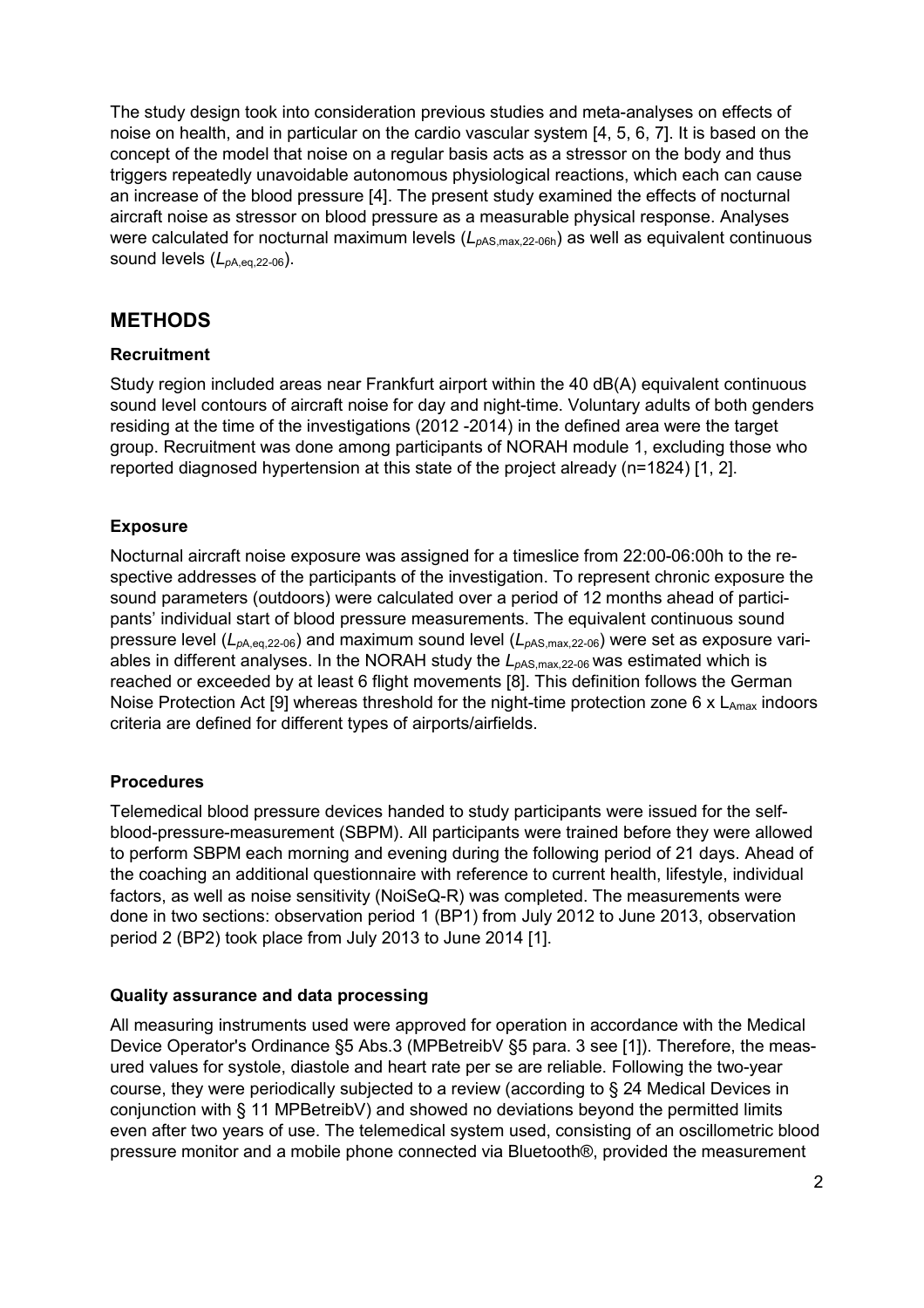data per measurement time as follows: For each collected measured value, time and date were stored from the mobile phone together with the measured values.

The respective means for morning values of the systolic and diastolic blood pressure as well as the heart rate were determined from all measurements out of the 21-day phase. Through the participation in the study itself the blood pressure may change in the first days. Therefore, the values of training measurements and the "resetting" of the blood pressure after the event of the home visit at the same day were excluded from evaluation.

The procedure is based on the guidelines of the European Society of Hypertension for Clinic, Ambulatory and Self-Blood Pressure Measurement (ESH) [10].

#### **Data analyses**

Data analyses of the evaluation presented here included participants from BP1 only due to methodological reasons. For analyses of the resulting study group of n=844 small effects of ß=0.10 have a test power of 80% respectively 95% for ß=0.13.

We applied analysis models (multiple linear regressions) for the continuous main (systolic BP, mean of morning readings [mmHg]) and secondary targets (diastolic BP, heart rate, amplitude) including fixed factors (age, gender, socio-economic status) in a base model. Additional predictor variables (smoking, physical activity, waist -to-hip ratio) were included based on their statistical effect size.

## **RESULTS**

#### **Descriptive data**

Data analyses included n=844 (58.4% w; 41.6% m) in total. Age varied from 19 to 82 years (mean  $= 49.0$  years;  $SD = 12.2$ ). According to SWI 10.7% were classified to have low, 46.3% medium and 43.0% high socio demographic status. Blood pressure values (mean of morning readings [mmHg]) were systolic/ diastolic 118.1/72.3 in women and 125.4/78.8 in men. Descriptive analyses show that reliable blood pressure measurements as well as the questionnaire and exposure data is overall completed at a very high level. The evaluated study group was a comparatively healthy sample of the population, thus can be used to answer the scientific issue, including the extensive collected confounder variables into the analysis.

Figures 1 and 2 show boxplots of blood pressure (BP) values for classified (5 dB) sound pressure levels separately for women and men. According to the equivalent continuous sound pressure level (figure 1) during night-time most participants (n=188) were exposed to lowest noise category (≤40dB). Highest class for *L*<sub>*pA,eq,22-06* was >55-60dB (n=126) while the highest</sub> class of *L<sup>p</sup>*A,max,22-06 was >70 dB (n=80). The class with most participants of maximum sound pressure levels was >60-65 dB (n=160) (figure 2). In none of any class of sound levels the 75 percentile of BP values exceeded the limits for hypertension (140mmHg for systolic, 90 mmHg for diastolic BP). Overall these first explorative approaches neither indicated elevation of blood pressure due to higher maximum nor continuous sound pressure levels.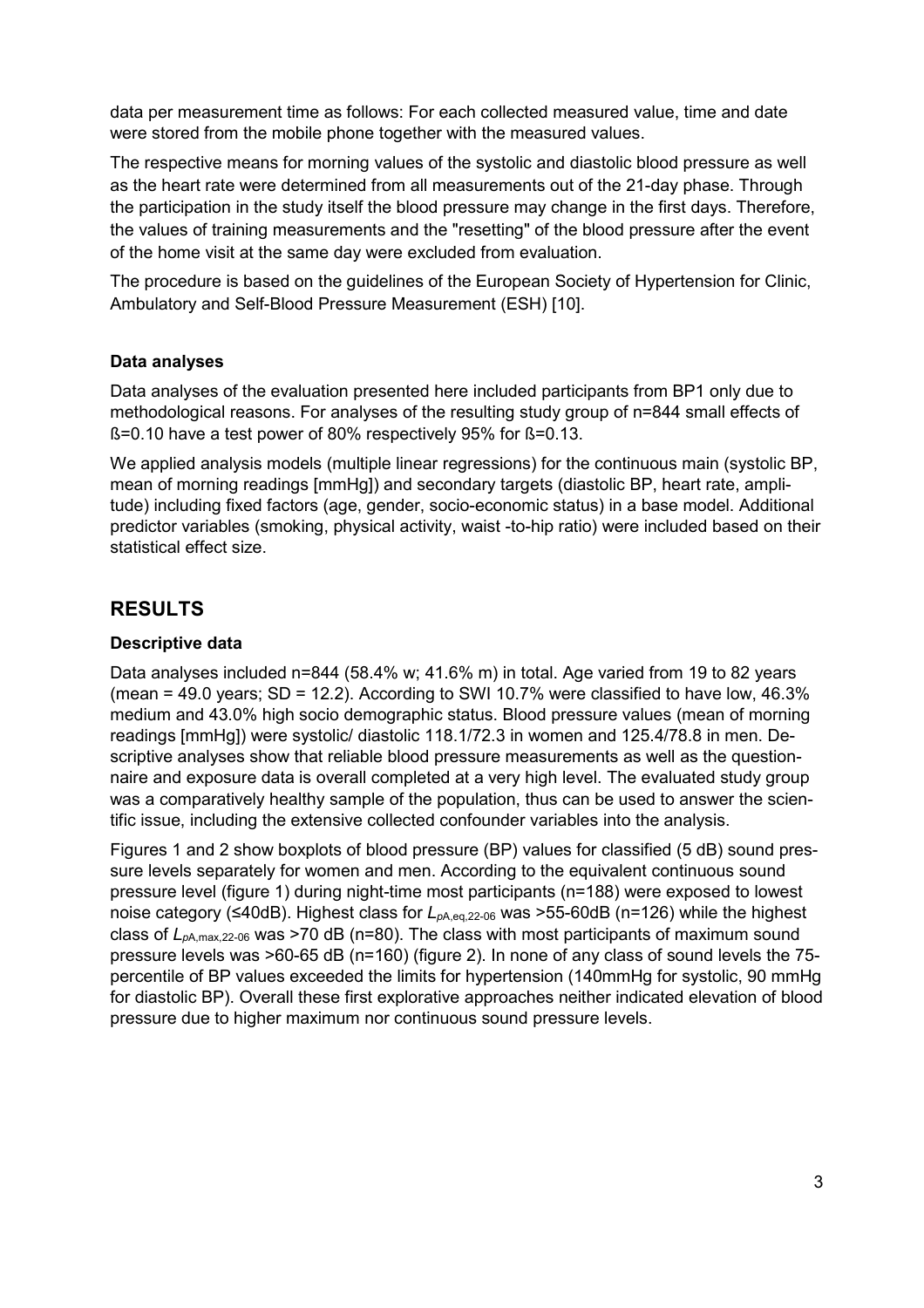

**Figure 1:** Distribution of 21-day mean values of systolic and diastolic morning blood pressure measurements over classified (5 dB) nocturnal *continuous* sound pressure levels (*Lp*A,eq,22-06) (n=844)



**Figure 2:** Distribution of 21-day mean values of systolic and diastolic morning blood pressure measurements over classified (5 dB) nocturnal *maximum* sound pressure levels (*Lp*A,max,22-06) (n=844)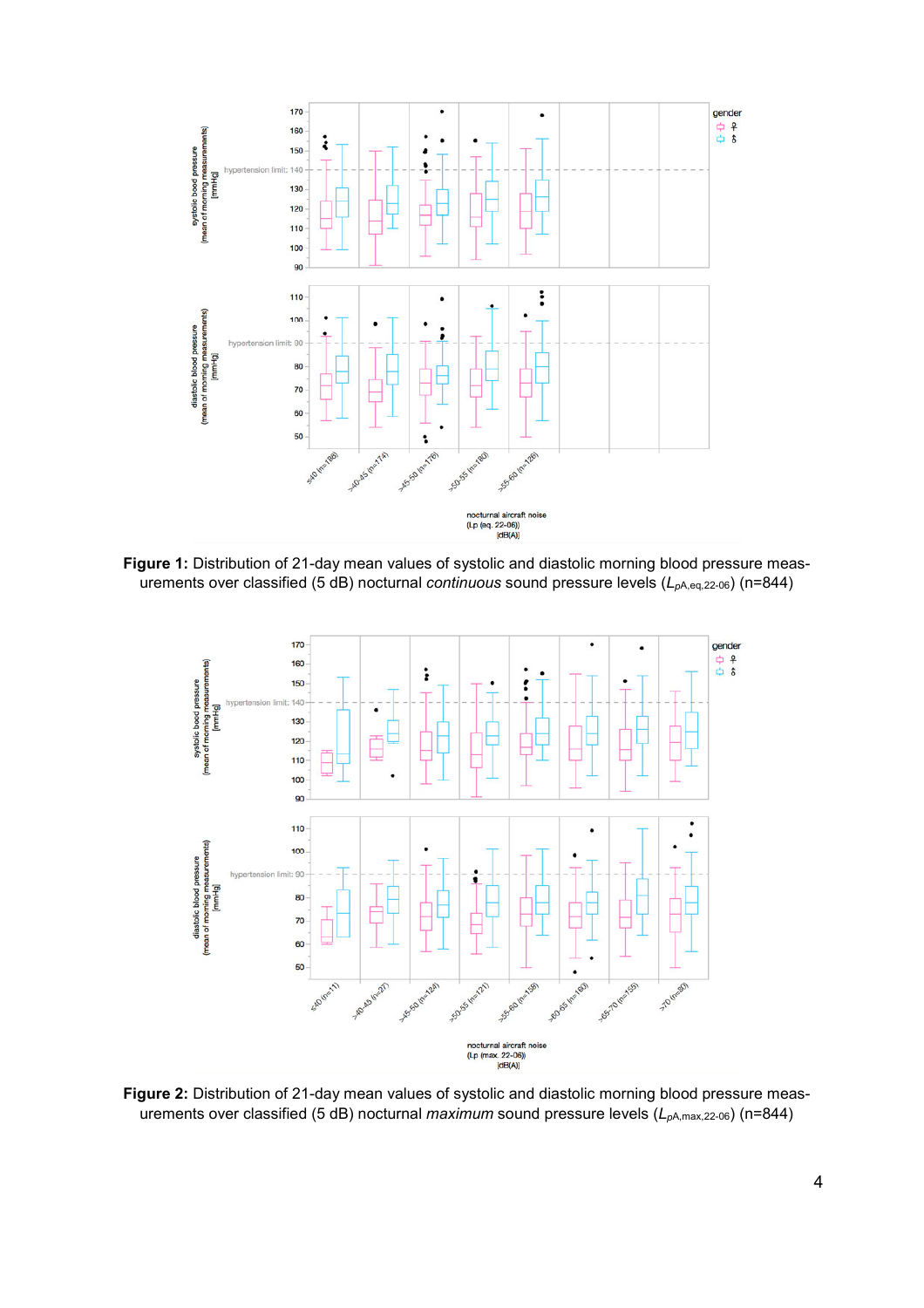### **Multiple linear regression**

Table 1 shows the results of multiple linear regression for maximum (*Lp*A,max,22-06) and continuous (*Lp*A,eq,22-06) nocturnal sound pressure levels. Whereas multiple regressions reveal a statistically non-significant tendency of association of BP with  $L_{pA,eq,22-06}$  the model for systolic BP including mean *Lp*A,max,22-06, adjusted for age, gender, social status, tobacco smoke, and physical activity shows a marginal noise-related increase in systolic BP.

| Table 1: Results of multiple linear regressions for exposure to nocturnal maximum aircraft noise                                        |
|-----------------------------------------------------------------------------------------------------------------------------------------|
| (L <sub>pA,max,22-06</sub> ) and <i>nocturnal continuous aircraft noise</i> (L <sub>pA,eq,22-06) adjusted for age, gender, socio-</sub> |
| economic status, tobacco smoke & physical activity                                                                                      |

|              |     | $L_{pA, max, 22-06h}$ |         |      |       | $L_{pA,eq,22-06}$ |         |      |       |
|--------------|-----|-----------------------|---------|------|-------|-------------------|---------|------|-------|
|              | N   | b                     | 95%-CI  |      | p     | b                 | 95%-CI  |      |       |
| systolic BP  | 844 | 0.11                  | 0.02    | 0.20 | 0.017 | 0.08              | $-0.03$ | 0.20 | 0.147 |
| diastolic BP | 844 | 0.06                  | $-0.01$ | 0.13 | 0.073 | 0.05              | $-0.04$ | 0.14 | 0.265 |
| heart rate   | 844 | 0.04                  | $-0.03$ | 0.12 | 0.260 | 0.06              | $-0.04$ | 0.15 | 0.239 |
| amplitude    | 844 | 0.04                  | $-0.02$ | 0.10 | 0.167 | 0.03              | $-0.05$ | 0.11 | 0.446 |

## **SUMMARY**

Multiple linear regression models with main outcome systolic blood pressure (n=844) including age, gender, socio-economic status, tobacco smoke, and physical activity as influencing variables result small positive effect estimators for both maximum and equivalent continuous nocturnal aircraft noise exposure. Estimators are very similar to those we calculated earlier to the evening-night time slice (*LpA,eq,18-06*) [1, 11] and the results of our study are overall comparable to previously conducted scientific research concerning air traffic noise [12, 13]. However, the significant result for the maximum sound level *LpA,max,22-06* shows that even if the estimators are weak and do not lead to an obvious result, an association of systolic blood pressure to nocturnal aircraft noise cannot be denied in total.

New scientific questions that have been emerged in the course of the study, suggest a need for further research specifically focused on the evaluation of potential vulnerable groups, as well as analyses, that take into account of the data of other NORAH modules and exposure parameters.

### **Acknowledgements**

NORAH has been carried out by commission of the Environment & Community Center / Forum Airport & Region, Kelsterbach, Germany.